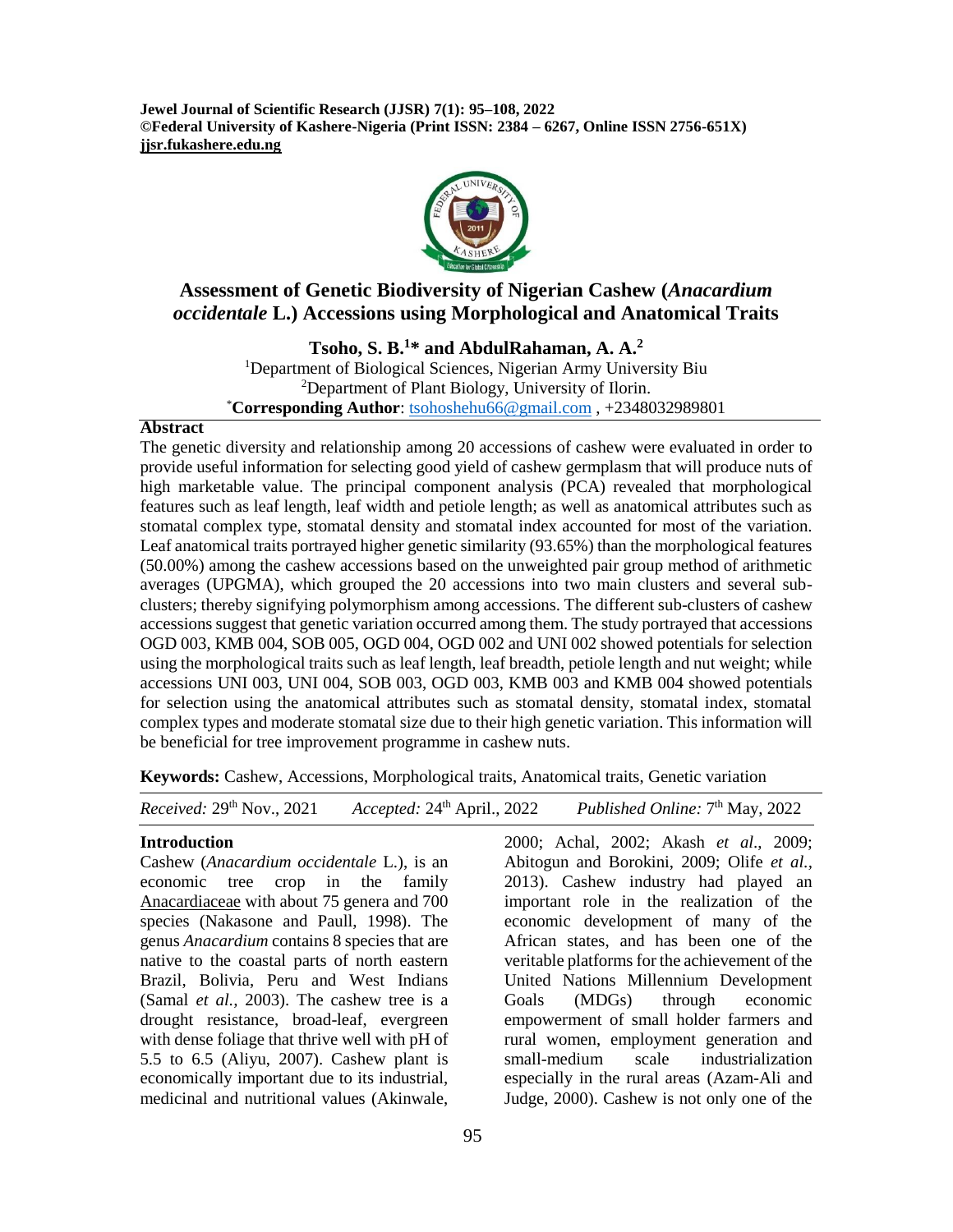# *occiden* **….**

export commodity crops in Nigeria but a major source of livelihood for many smallholder farmers especially in the Southern and Middle belt regions of Nigeria (Akinhanmi and Akintokun*,* 2008; Olife *et al.,* 2013). Numerical taxonomic techniques, especially cluster analysis and principal component analysis method had been employed by researchers to compute the degree of genetic variation in cashew accessions using morphological, biochemical and molecular markers (Mneney *et al*., 2001; Chipojola *et al*., 2009; Dasmohapatra *et al*., 2014). Cashew production could be inhibited by several problems ranging from unavailability of good quality planting material, high susceptibility to pests and diseases, inadequate knowledge on management and genetic diversity of the present germplasm, among other factors (Shomari, 2002). Research into the genetic diversity of this species will provide opportunity for breeders to develop new and improved cultivars with desirable characteristics for tree improvement; that would include both farmers-preferred traits (yield potential and large seed) and breeders preferred traits (pest and disease resistance). Breeding of cashew is mostly based on selection of useful phenotypic (i.e., morphological) and agronomic traits, and these attributes have been used as a potent tool in the classification of cultivars; which continues to be the first step in the studies of genetic relationship in most breeding programmes (Van Beuningen and Busch, 1997; Mneney *et al.*, 2001). Hence, it becomes necessary to improve on this pattern, by quantifying the extent of variation among cashew germplasm in Nigeria by adding other taxonomical traits. The present investigation is therefore, aimed at providing information on the genetic diversity and relationship of cashew accessions in Ilorin, North Central part of Nigeria using morphological and anatomical traits.

## **Materials and Methods**

### **Field Survey and Collection of Plant Materials**

Field trips were undertaken from some selected areas, namely Sobi, Ogidi, Unilorin and Kambi in Ilorin, Kwara State, Nigeria from July 2018 to September, 2019. Five trees of cashew were selected randomly from each of the four locations in Ilorin. Each sample was given an accession number as described by Muchugl *et al*. (2008). Five accessions were taken from each of the four locations (Table 1; Plate 1).

# **Authentication and Documentation of Plant Materials**

The identification of the specimens was authenticated at the Herbarium of the Department of Plant Biology, Faculty of Life Sciences, University of Ilorin, Ilorin, Nigeria. All details related to each plant species was recorded in the field notebook indicating the collectors name, place and date of collection, habit, name of species and its description were also attached to the mounting sheet and were documented at Ilorin University Herbarium.

## **Determination of Morphological Parameters**

Quantitative morphological data such as leaflet length, leaflet width, petiole length and petiole width were taking using standardized metre rule. The nuts were dried after their collection from the field; and the weight for each nut was taken with beam balance. The fruit colour was examined physically. Sample size of 30 was used for each parameter using the modified methods of Kolawole (2017).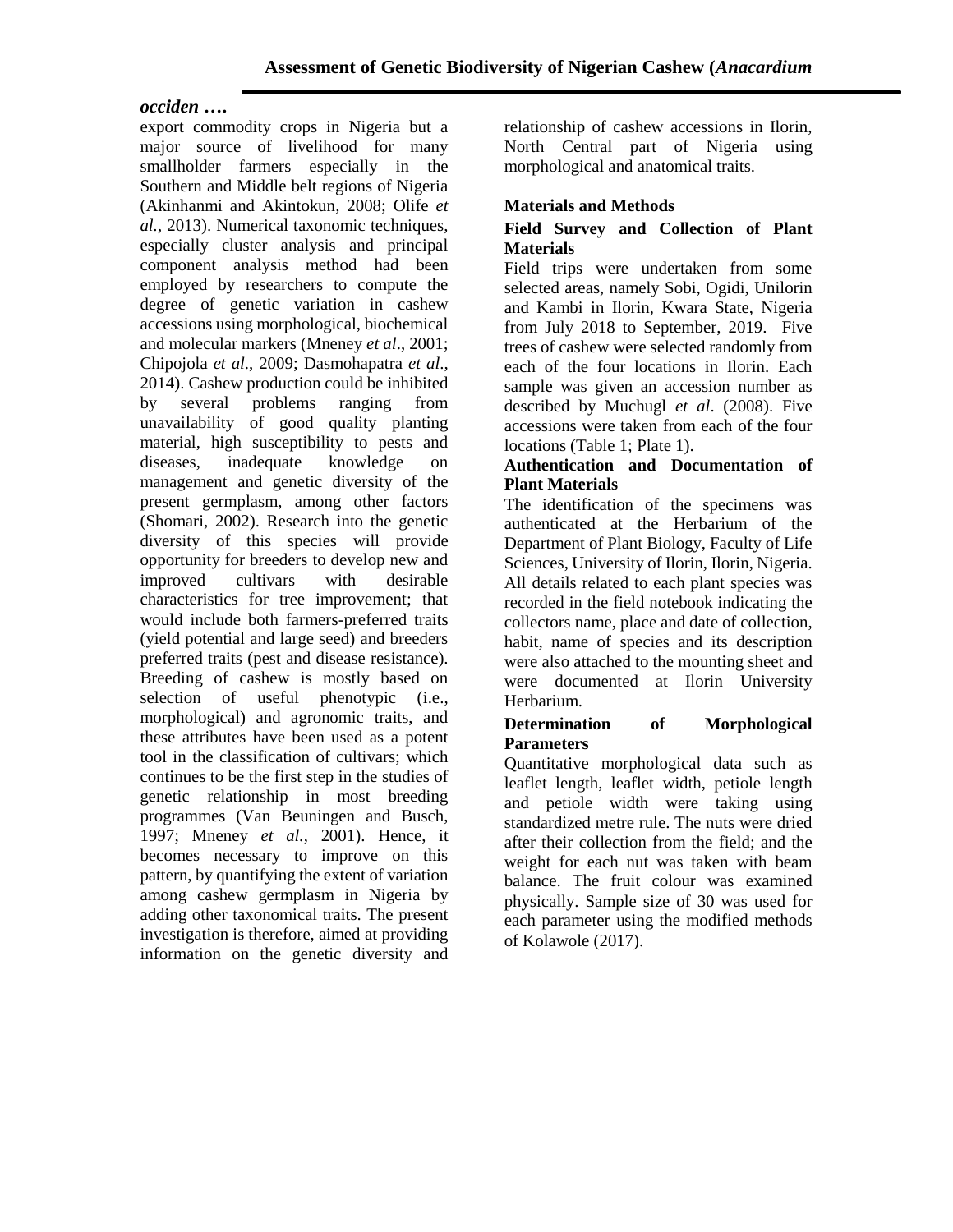| FOUT LOCAUOIIS III HOFIII |                  |          |  |  |  |
|---------------------------|------------------|----------|--|--|--|
| S/NO                      | <b>Accession</b> | Location |  |  |  |
| 1                         | SOB 001          | Sobi     |  |  |  |
| 2                         | SOB 002          | Sobi     |  |  |  |
| 3                         | SOB 003          | Sobi     |  |  |  |
| $\overline{4}$            | SOB 004          | Sobi     |  |  |  |
| 5                         | SOB 005          | Sobi     |  |  |  |
| 6                         | <b>UNI 001</b>   | Unilorin |  |  |  |
| 7                         | UNI 002          | Unilorin |  |  |  |
| 8                         | UNI 003          | Unilorin |  |  |  |
| 9                         | UNI 004          | Unilorin |  |  |  |
| 10                        | <b>UNI005</b>    | Unilorin |  |  |  |
| 11                        | <b>OGD 001</b>   | Ogidi    |  |  |  |
| 12                        | <b>OGD 002</b>   | Ogidi    |  |  |  |
| 13                        | OGD 003          | Ogidi    |  |  |  |
| 14                        | <b>OGD 004</b>   | Ogidi    |  |  |  |
| 15                        | OGD 005          | Ogidi    |  |  |  |
| 16                        | <b>KMB 001</b>   | Kambi    |  |  |  |
| 17                        | KMB 002          | Kambi    |  |  |  |
| 18                        | <b>KMB 003</b>   | Kambi    |  |  |  |
| 19                        | KMB 004          | Kambi    |  |  |  |
| 20                        | KMB 005          | Kambi    |  |  |  |

| Table 1: List of Accessions of Cashew Tree 96 |  |
|-----------------------------------------------|--|
| <b>Four Locations in Ilorin</b>               |  |

#### **Isolation of Leaf Epidermal Layers**

Three leaves from each of the 20 accessions of cashew plant were collected from the studied locations and taken to the laboratory for anatomical studies. Leaf segments of an area of 1cm square from each specimen was cut from identical regions of the leaf samples, usually from the mid-way between the apex and base of the leaf lamina including the margin. Macerations were carried out by immersing the leaf segments in a concentrated solution of trioxonitrate (v) acid for some hours as described by AbdulRahaman and Oladele (2003). The upper (adaxial) and the lower (abaxial) surfaces were separated with dissecting needle and forceps and were rinsed with clean water. A small portion of each macerated epidermal layer was placed on a slide and stained in 1% aqueous solution of safranin for 3-5 minutes. Excess stain was rinsed off with clean water and mounted in glycerine for microscopic observation using binocular light microscope fitted with Amscope Camera (Model MU 1000) at a magnification of ×2000.



**Plate 1: Photograph of some Cashew Nuts Collected across the Locations**

#### **Determination of Anatomical Parameters**

The following anatomical attributes such as stomatal complex types and their frequencies, stomatal density, stomatal index, stomatal size, epidermal density, anticlinal cell wall pattern, epidermal cell shape, stomatal length and stomatal width were determined. Sample size of 30 was used for each of the parameters. Frequency of each stomatal complex type was expressed as percentage occurrence of each stomatal complex type relative to all occurrences (AbdulRahaman and Oladele, 2003). The stomatal complex type and shape of the epidermal cell were identified using the terminologies of Dilcher (1974). Measurements were taken for stomatal length and stomatal width with the aid of micrometer eye-piece graticule. The mean stomatal density was determined as the number of stomata per square millimeter based on the entire leaf surface. That is, number of stomata in 0.152mm<sup>2</sup> field of view (Stace, 1965). The mean stomatal index was determined as the number of stomata per square millimeter divided by number of stomata plus number of ordinary epidermal cells per square millimeter multiplied by 100 97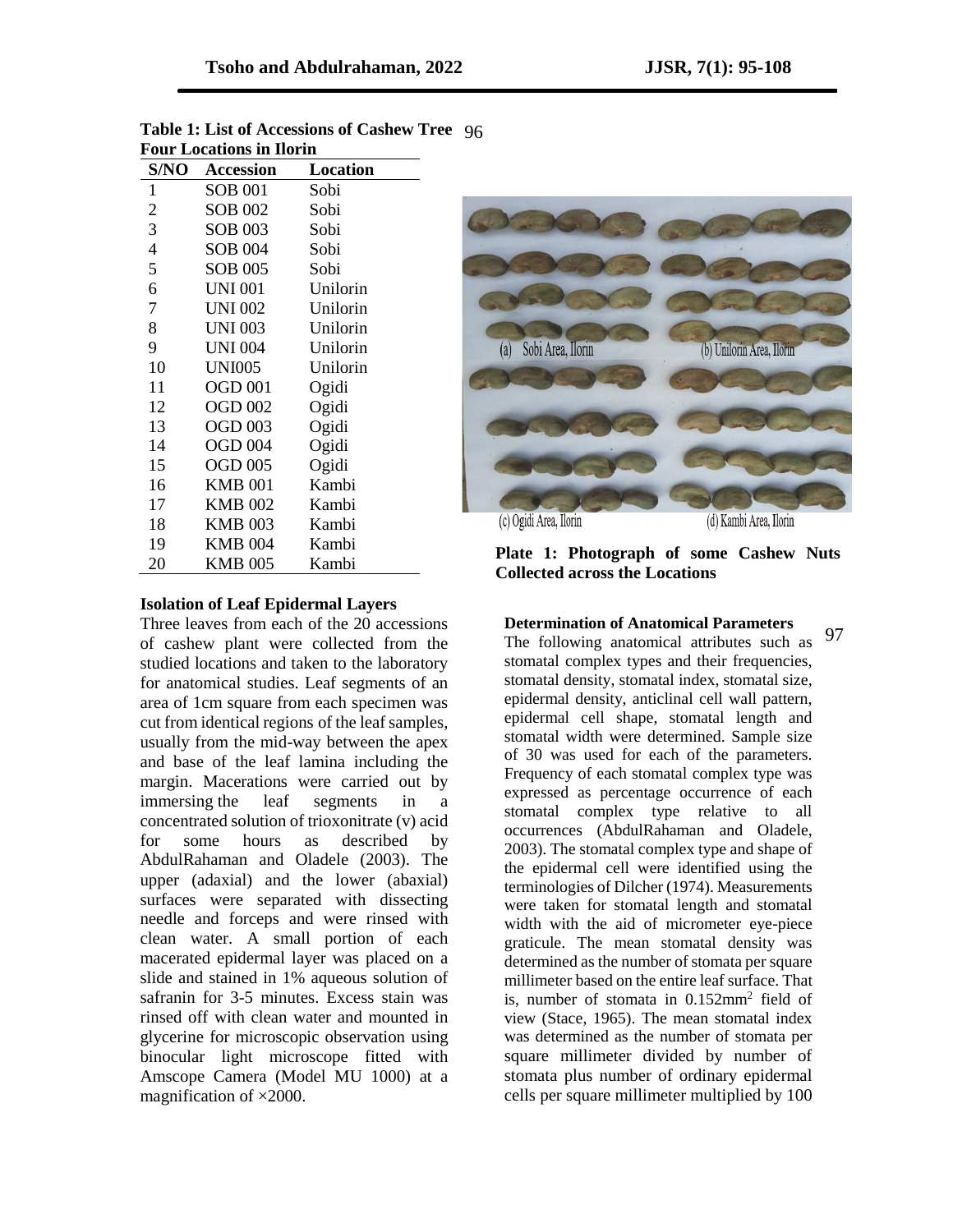(Wilkinson, 1979). The mean stomata size of each of the specimen was determined as the product of length and breadth of guard cell multiplied by Franco's constant of 0.79 (Franco, 1939; Wilkinson, 1979). The shape of epidermal cell was determined according to the terminology used by Dilcher (1974) and Metcalfe and Chalk (1988).

# **Statistical Analysis**

The data on the quantitative and qualitative traits was subjected to cluster analysis to conduct similarity estimates using unweighted pair group method of arithmetic averages (UPGMA) in multivariate statistical package (MVSP); and principal component analysis (PCA) using PAST version 3 software. The data on quantitative traits were subjected to analysis of variance (ANOVA) using Statistical Packages for Social Sciences (SPSS) version 20.0 software (Bailey, 1995) for comparison of means; while the means with significant difference were separated using Duncan's Multiple Range Test (Duncan, 1955).

## **Results**

The quantitative morphological traits of 20 accessions of cashew shown in Table 2 revealed significant variation at p≤0.05 within and between the various accessions of cashew accessions across all the studied locations. Accessions KMB 004 and OGD 003 had the highest variation in leaf length; accession KMB 004 had the highest variation in leaf width; accession SOB 002 was prominent in petiole length; accessions SOB 003, SOB 005, UNI 002, OGD 002, OGD 004 and KMB 004 had the highest variation in petiole width, while accession KMB 001 was prominent in nut weight. The qualitative morphological features such as the fruit (apple) colour also varied across the locations (Table 2).

The leaf epidermal features for the accessions of cashew are shown in Tables 3 and 4; while the leaf epidermal structures are shown on plates 4-7. The results from the leaf anatomical study showed variations among the accessions. The leaves of the cashew accessions were hypostomatic (i.e. presence of stomata only on the abaxial surface). The stomatal complex type observed was

brachyparacytic with frequency of 100.00% in all the accessions. The epidermal cell shapes were irregular and isodiametric; while the anticlinal cell walls were wavy and curved. The quantitative anatomical traits showed that accessions SOB 001, SOB 002, KMB 004 and KMB 005 had the highest variation in stomatal length; accession KMB 002 was prominent in stomatal width; accession UNI 004 was prominent in stomatal density; accession OGD 005 had the highest variation in stomatal index; accession KMB 005 had the highest variation in stomatal size; accessions OGD 001 and UNI 003 were prominent in epidermal length; accession OGD 001 was prominent in epidermal breadth; while accession UNI 004 had the highest variation in epidermal density.

The cluster analysis produces a hierarchical classification of the morphological traits (Figures 1) and anatomical traits (Figure 3) of cashew accessions based on similarity matrix; and the dendrogram from Euclidean distance of unweighted paired group method average divided the 20 cashew accessions into two major clusters and several sub-clusters for both morphological and anatomical traits.

The Principal Component Analysis (PCA) variance for morphological characters of the cashew accessions revealed that the first three (3) components accounted for 82% of the total variation among the 20 cashew accessions (Table 5); while the PCA variance for anatomical characters of the cashew accessions portrayed that the first three (3) components accounted for 74% of the total variation (Table 5); thereby contributing greatly to the separation of the accessions. The PCA biplot revealed spatial distribution of the accessions into four quadrants based on their morphological traits (Figure 2) and anatomical traits (Figure 4). However, those accessions in the same quadrant were closely related due to their similar traits; Similarly, the accessions in the same quadrant that are nearer to each other are more closely related than those farther from each other; while those accessions from different quadrants are genetically different from one another.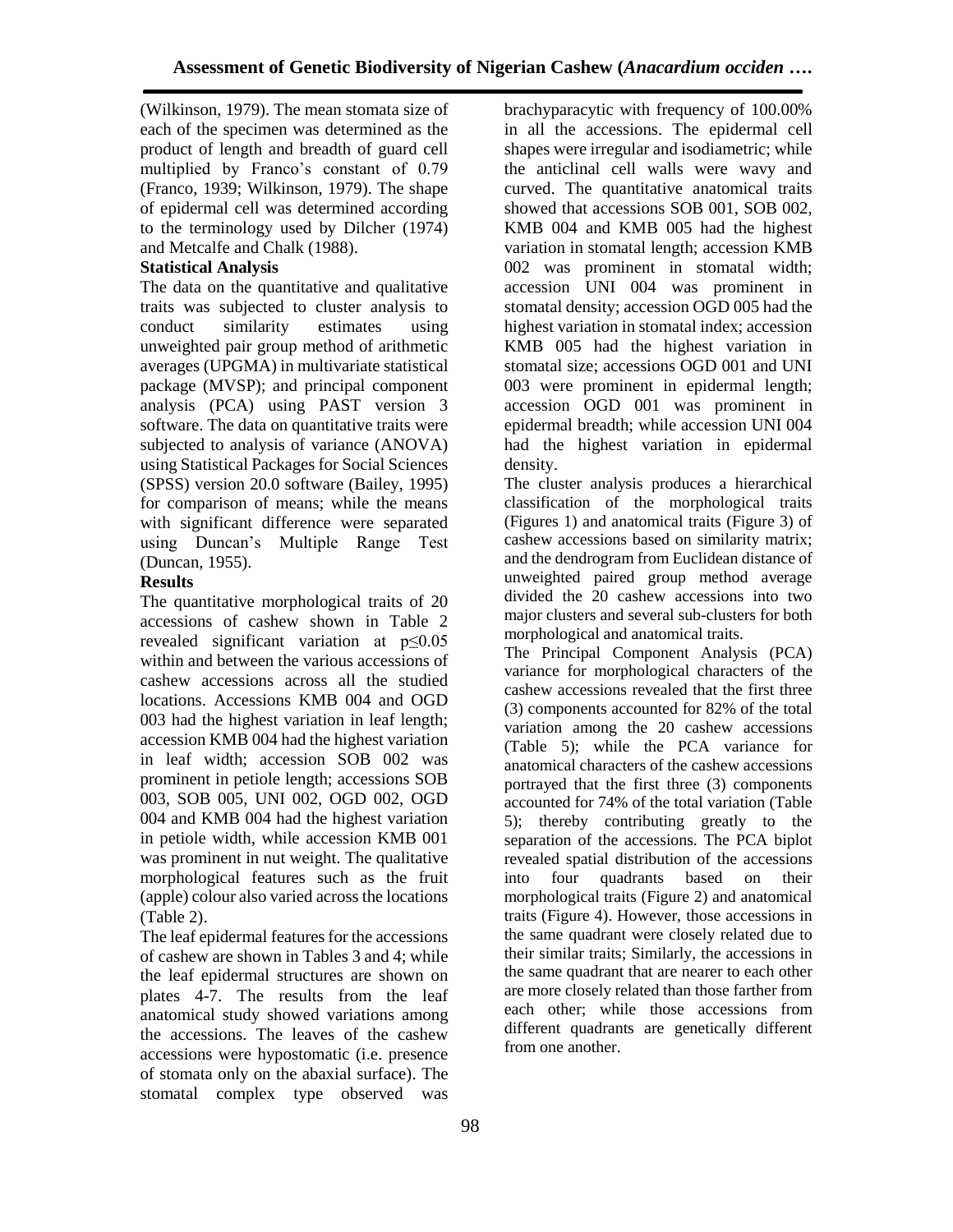| S/N                      | <b>Accession</b> | Leaf                    | Leaf                   | <b>Petiole</b>       | <b>Petiole</b>        | <b>Nut</b>            | Fruit  |
|--------------------------|------------------|-------------------------|------------------------|----------------------|-----------------------|-----------------------|--------|
|                          |                  | Length                  | Width                  | Length               | Width                 | Weight                | Colour |
|                          |                  | $(cm)$                  | $(cm)$                 | $(cm)$               | $(cm)$                | (g)                   |        |
| $\mathbf{1}$             | <b>SOB 001</b>   | $18.23$ fg              | $11.73$ <sup>abc</sup> | 1.95 <sub>bcde</sub> | $0.33$ abc            | 8.90 <sup>bc</sup>    | Yellow |
| $\overline{c}$           | <b>SOB 002</b>   | 16.30 <sup>gh</sup>     | $10.50^{bc}$           | 2.50 <sup>a</sup>    | $0.33$ <sup>abc</sup> | 7.50 <sub>bcd</sub>   | Yellow |
| 3                        | <b>SOB 003</b>   | $16.25^{gh}$            | 9.38bcd                | 1.50 <sup>fgh</sup>  | $0.38^{a}$            | $9.70^{ab}$           | Red    |
| $\overline{\mathcal{L}}$ | <b>SOB 004</b>   | $20.80$ <sup>cdef</sup> | $10.53^{bc}$           | 1.83 <sup>fgh</sup>  | $0.35^{ab}$           | 5.00 <sup>cd</sup>    | Red    |
| 5                        | <b>SOB 005</b>   | 23.93ab                 | $14.60^{\rm a}$        | 1.90 <sup>cdef</sup> | $0.38^{a}$            | 8.50 <sup>bc</sup>    | Yellow |
| 6                        | <b>UNI 001</b>   | 18.58 <sup>efg</sup>    | $11.78$ <sup>abc</sup> | 1.18 <sup>h</sup>    | 0.30 <sup>abc</sup>   | $10.20^{ab}$          | Red    |
| 7                        | <b>UNI 002</b>   | 18.45 <sup>efg</sup>    | $12.55^{ab}$           | 1.98 <sup>bcd</sup>  | $0.38^{a}$            | $10.50^{ab}$          | Red    |
| 8                        | <b>UNI 003</b>   | $20.13$ def             | $10.68^{bc}$           | $1.23^{gh}$          | $0.33$ abc            | $9.50$ <sup>abc</sup> | Yellow |
| 9                        | <b>UNI 004</b>   | $20.23$ def             | $12.15^{ab}$           | $2.05^{bc}$          | $0.33$ <sup>abc</sup> | 7.30 <sub>bcd</sub>   | Yellow |
| 10                       | <b>UNI 005</b>   | $19.10$ def             | $10.98^{bc}$           | 1.60 <sup>defg</sup> | 0.25 <sup>c</sup>     | 7.40 <sub>bcd</sub>   | Yellow |
| 11                       | <b>OGD 001</b>   | 15.20 <sup>h</sup>      | 9.83 <sup>bcd</sup>    | $1.40^{gh}$          | 0.30 <sup>abc</sup>   | 4.60 <sup>d</sup>     | Orange |
| 12                       | <b>OGD 002</b>   | $23.93^{ab}$            | 14.78 <sup>a</sup>     | 1.85 <sup>cdef</sup> | $0.38^{a}$            | 5.70 <sup>cd</sup>    | Yellow |
| 13                       | <b>OGD 003</b>   | $24.50^{\circ}$         | $12.13^{ab}$           | 1.58 <sup>efg</sup>  | 0.30 <sup>abc</sup>   | 8.50 <sup>bc</sup>    | Yellow |
| 14                       | <b>OGD 004</b>   | $21.90^{bc}$            | 13.28 <sup>a</sup>     | $1.35^{gh}$          | 0.38 <sup>a</sup>     | 6.90 <sup>c</sup>     | Red    |
| 15                       | <b>OGD 005</b>   | 21.38 <sup>cd</sup>     | 11.88abc               | 2.28 <sup>ab</sup>   | $0.33$ <sup>abc</sup> | 10.00 <sup>ab</sup>   | Yellow |
| 16                       | <b>KMB 001</b>   | 19.93 <sup>cdef</sup>   | $12.58^{ab}$           | $1.38^{gh}$          | $0.33$ <sup>abc</sup> | $11.00^a$             | Red    |
| 17                       | <b>KMB 002</b>   | 18.70 <sup>efg</sup>    | 11.88abc               | 1.85 <sup>cdef</sup> | $0.30^{bc}$           | 9.00 <sup>abc</sup>   | Red    |
| 18                       | <b>KMB 003</b>   | $21.75^{bc}$            | $12.73^{ab}$           | 1.58 <sup>efg</sup>  | $0.33$ <sup>abc</sup> | 8.90 <sup>bc</sup>    | Red    |
| 19                       | <b>KMB 004</b>   | 24.50 <sup>a</sup>      | 14.90 <sup>a</sup>     | 1.80 <sup>cdef</sup> | $0.38^{a}$            | 4.80 <sup>d</sup>     | Orange |
| 20                       | <b>KMB 005</b>   | 20.88 <sup>cde</sup>    | 11.28abc               | 1.83 <sup>cdef</sup> | $0.33$ abc            | 7.80 <sub>bcd</sub>   | Yellow |

Mean with the same letters along the column are not significantly different at P≤0.05

**Table 3: Abaxial Stomatal Features of Accessions of Cashew Plant in Ilorin**

| S/N            | <b>ACC</b>     | <b>SCT</b>      | <b>FREQ.</b> (%) | $SL ( \mu m )$      | $SW$ ( $\mu$ m)     | $SD (mm-2)$          | $SS \, (\mu m^2)$   | SI(%)               |
|----------------|----------------|-----------------|------------------|---------------------|---------------------|----------------------|---------------------|---------------------|
| 1              | <b>SOB 001</b> | Brachyparacytic | 100.00           | 9.20 <sup>a</sup>   | 7.00 <sup>ab</sup>  | 94.74bcd             | 37.00 <sup>a</sup>  | $27.46^{bc}$        |
| 2              | <b>SOB 002</b> | Brachyparacytic | 100.00           | 9.20 <sup>a</sup>   | 3.80 <sup>d</sup>   | 90.79bcd             | 22.00 <sup>cd</sup> | 37.31 <sup>ab</sup> |
| 3              | <b>SOB 003</b> | Brachyparacytic | 100.00           | 7.40 <sup>bc</sup>  | 4.00 <sup>d</sup>   | $101.32^{ab}$        | 23.63cd             | $29.91^{bc}$        |
| $\overline{4}$ | <b>SOB 004</b> | Brachyparacytic | 100.00           | 8.20 <sup>ab</sup>  | 7.00 <sup>ab</sup>  | 81.58bcd             | 35.42 <sup>ab</sup> | $36.95^{ab}$        |
| 5              | <b>SOB 005</b> | Brachyparacytic | 100.00           | $7.20^{bc}$         | 3.80 <sup>d</sup>   | 86.84bcd             | 26.26 <sup>d</sup>  | $26.52^{bc}$        |
| 6              | <b>UNI 001</b> | Brachyparacytic | 100.00           | 6.60 <sub>bcd</sub> | 4.40 <sup>cd</sup>  | $107.89^{ab}$        | 31.92cd             | 39.16 <sup>a</sup>  |
| 7              | <b>UNI 002</b> | Brachyparacytic | 100.00           | 7.60 <sup>bc</sup>  | 6.40 <sup>abc</sup> | $127.63^{ab}$        | 31.89bc             | $29.63^{bc}$        |
| 8              | <b>UNI 003</b> | Brachyparacytic | 100.00           | 5.20 <sup>d</sup>   | 3.80 <sup>d</sup>   | $100.00^{ab}$        | $19.21^e$           | $37.32^{ab}$        |
| 9              | <b>UNI 004</b> | Brachyparacytic | 100.00           | 6.00 <sup>cd</sup>  | 3.80 <sup>d</sup>   | 133.22 <sup>a</sup>  | 24.15 <sup>d</sup>  | $35.55^{ab}$        |
| 10             | <b>UNI 005</b> | Brachyparacytic | 100.00           | 7.60 <sup>bc</sup>  | 5.20 <sup>bcd</sup> | 96.05 <sup>bcd</sup> | $30.16^{bc}$        | 38.15ab             |
| 11             | <b>OGD 001</b> | Brachyparacytic | 100.00           | 7.40 <sup>bc</sup>  | 4.80 <sup>cd</sup>  | 82.89bcd             | 33.70 <sup>cd</sup> | $27.07^{bc}$        |
| 12             | <b>OGD 002</b> | Brachyparacytic | 100.00           | 7.40 <sup>bc</sup>  | $5.60$ abcd         | 67.11 <sup>cd</sup>  | $31.16^{bc}$        | 25.88bc             |
| 13             | <b>OGD 003</b> | Brachyparacytic | 100.00           | 7.00 <sup>bc</sup>  | 5.00 <sub>bcd</sub> | 62.89 <sup>cd</sup>  | $30.11^{bc}$        | $17.43^c$           |
| 14             | <b>OGD 004</b> | Brachyparacytic | 100.00           | 6.00 <sup>cd</sup>  | 4.00 <sup>d</sup>   | 67.05 <sup>cd</sup>  | 29.32 <sup>d</sup>  | $25.61^{bc}$        |
| 15             | <b>OGD 005</b> | Brachyparacytic | 100.00           | 6.20 <sup>cd</sup>  | 4.40 <sup>cd</sup>  | 114.47 <sup>ab</sup> | 29.89 <sup>d</sup>  | 39.33 <sup>a</sup>  |
| 16             | <b>KMB 001</b> | Brachyparacytic | 100.00           | 7.60 <sup>bc</sup>  | 4.40 <sup>cd</sup>  | 73.68 <sup>cd</sup>  | $33.16^{cd}$        | 36.93ab             |
| 17             | <b>KMB 002</b> | Brachyparacytic | 100.00           | 8.20 <sup>ab</sup>  | $7.40^{\rm a}$      | 98.68bcd             | 36.71 <sup>a</sup>  | $30.20^{ab}$        |
| 18             | <b>KMB 003</b> | Brachyparacytic | 100.00           | 7.40 <sup>bc</sup>  | 4.40 <sup>cd</sup>  | $110.53^{ab}$        | 24.25 <sup>cd</sup> | 32.08 <sup>ab</sup> |
| 19             | <b>KMB 004</b> | Brachyparacytic | 100.00           | 9.20 <sup>a</sup>   | 5.00 <sub>bcd</sub> | 119.74abc            | 34.58 <sup>ab</sup> | $30.94^{ab}$        |
| 20             | <b>KMB 005</b> | Brachyparacytic | 100.00           | 9.20 <sup>a</sup>   | 7.00 <sup>ab</sup>  | 94.74bcd             | 37.08 <sup>a</sup>  | 29.88bc             |

Mean with the same letters along the column are not significantly different at P≤0.05. ACC= Accession; SL -Stomatal Length; SW- Stomatal Width; SS- Stomatal Size; SD- Stomatal Density; SI- Stomatal Index; SCT-Stomatal Complex Type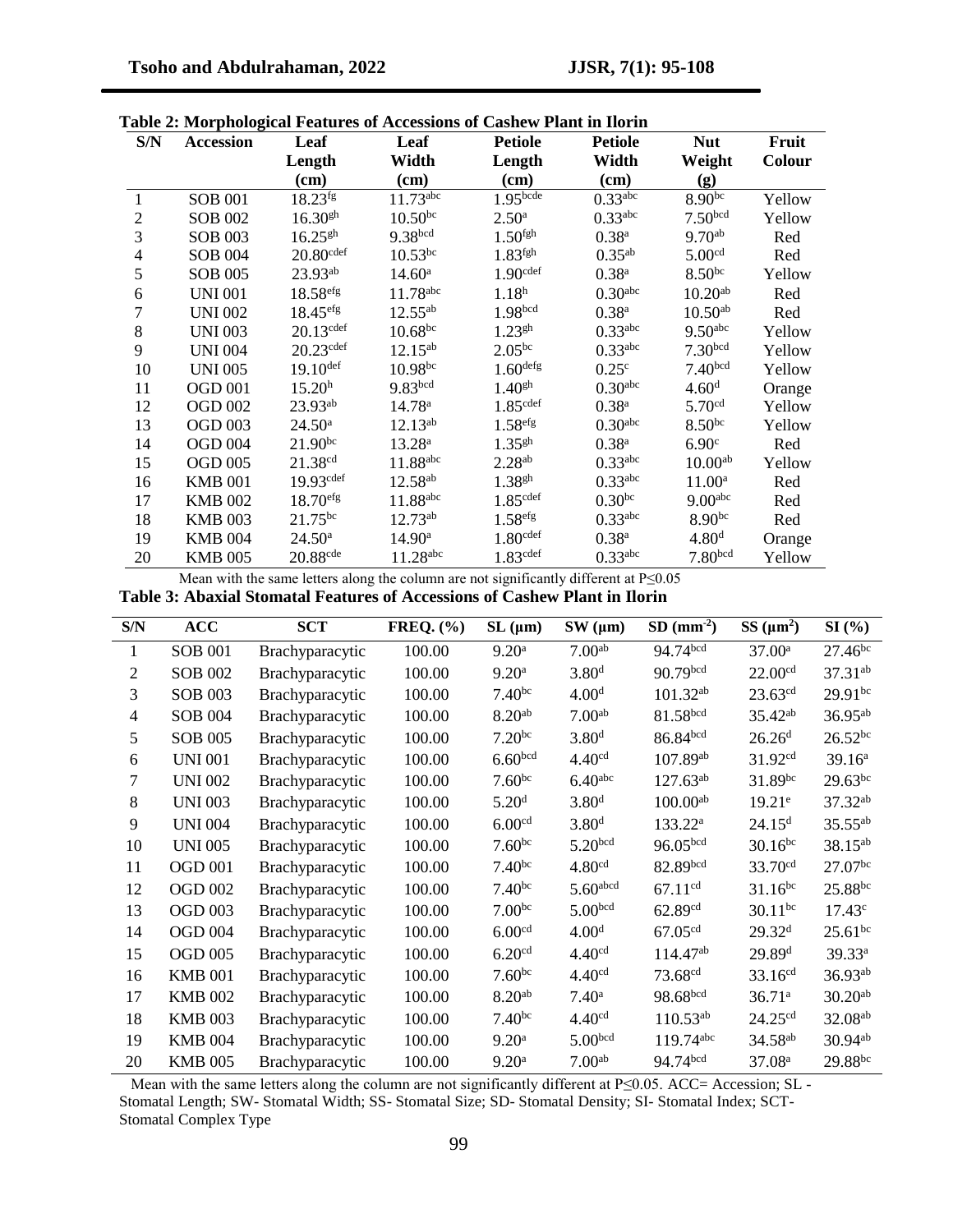| Table 4: Epidermal Cell Features of Accessions of Cashew Plant in Ilorin |                  |                |                           |                   |                        |                       |                     |
|--------------------------------------------------------------------------|------------------|----------------|---------------------------|-------------------|------------------------|-----------------------|---------------------|
| S/N                                                                      | <b>Accession</b> | Leaf           | <b>Epidermal</b>          | <b>Anticlinal</b> | <b>Epidermal</b>       | <b>Epidermal</b>      | <b>Epidermal</b>    |
|                                                                          |                  | <b>Surface</b> | <b>Cell Shape</b>         | <b>Cell wall</b>  | Length                 | Width                 | <b>Density</b>      |
|                                                                          |                  |                |                           | <b>Pattern</b>    | $(\mu m)$              | $(\mu m)$             | $(mm-2)$            |
| 1.                                                                       | <b>SOB 001</b>   | Abaxial        | Isodiametric              | Wavy              | 9.40 <sup>def</sup>    | 3.80 <sup>cd</sup>    | 300.00 <sup>a</sup> |
|                                                                          |                  | Adaxial        | Isodiametric              | Wavy              | 10.79 <sup>b</sup>     | 3.97 <sup>c</sup>     | 315.00 <sup>b</sup> |
| 2.                                                                       | <b>SOB 002</b>   | Abaxial        | Isodiametric              | Wavy              | 8.40 <sup>def</sup>    | 3.40 <sup>d</sup>     | 285.00 <sup>b</sup> |
|                                                                          |                  | Adaxial        | Isodiametric              | Wavy              | $9.20^{bc}$            | 3.60ef                | 288.92c             |
| 3.                                                                       | <b>SOB 003</b>   | Abaxial        | Isodiametric              | Wavy              | 8.20 <sup>def</sup>    | 3.60 <sup>d</sup>     | 310.55b             |
|                                                                          |                  | Adaxial        | Isodiametric              | Wavy              | 8.25 <sup>bcd</sup>    | 3.50ef                | 315.05c             |
| 4.                                                                       | <b>SOB 004</b>   | Abaxial        | Irregular                 | Wavy              | $8.20$ def             | 4.00 <sub>bcd</sub>   | 302.49 <sup>a</sup> |
|                                                                          |                  | Adaxial        | Irregular                 | Wavy              | 8.95bcd                | 4.84d                 | 321.80a             |
| 6.                                                                       | <b>UNI 001</b>   | Abaxial        | Irregular                 | Wavy              | 9.60 <sup>def</sup>    | $4.60$ abcd           | 318.42 <sup>a</sup> |
|                                                                          |                  | Adaxial        | Irregular                 | Wavy              | 8.32 <sup>bcd</sup>    | $4.52$ <sup>de</sup>  | 312.50 <sup>b</sup> |
| 7.                                                                       | <b>UNI 002</b>   | Abaxial        | Isodiametric              | Wavy              | $14.60^{ab}$           | 5.60 <sup>a</sup>     | 332.89 <sup>a</sup> |
|                                                                          |                  | Adaxial        | Isodiametric              | Wavy              | 14.86 <sup>a</sup>     | $7.94$ <sup>ab</sup>  | 350.88 <sup>a</sup> |
| 8.                                                                       | <b>UNI 003</b>   | Abaxial        | Isodiametric              | Wavy              | 7.80 <sup>f</sup>      | 4.20 <sub>bcd</sub>   | 274.21 <sup>c</sup> |
|                                                                          |                  | Adaxial        | Isodiametric              | Wavy              | $9.20^{bc}$            | $5.10$ <sup>cde</sup> | $308.44^{b}$        |
| 9.                                                                       | <b>UNI 004</b>   | Abaxial        | Isodiametric              | Wavy              | 11.60 <sup>bcd</sup>   | 4.80 <sup>abcd</sup>  | 338.16 <sup>a</sup> |
|                                                                          |                  | Adaxial        | Isodiametric              | Wavy              | $14.25^{\rm a}$        | 5.74 <sup>c</sup>     | 355.90 <sup>a</sup> |
| 10.                                                                      | <b>UNI 005</b>   | Abaxial        | Isodiametric              | Wavy              | 10.80 <sup>cdef</sup>  | 4.20 <sup>bcd</sup>   | $313.16^a$          |
|                                                                          |                  | Adaxial        | Isodiametric              | Wavy              | $15.66^{\rm a}$        | 4.12 <sup>def</sup>   | 310.00 <sup>b</sup> |
| 11.                                                                      | <b>OGD 001</b>   | Abaxial        | Isodiametric              | Wavy              | $15.60^{\rm a}$        | 6.00 <sup>a</sup>     | 315.79 <sup>a</sup> |
|                                                                          |                  | Adaxial        | Isodiametric              | Wavy              | $9.86^{bc}$            | 8.59 <sup>a</sup>     | 325.50 <sup>a</sup> |
| 12.                                                                      | <b>OGD 002</b>   | Abaxial        | Irregular                 | Wavy              | $11.20$ <sup>cde</sup> | $5.40$ abc            | 273.16 <sup>c</sup> |
|                                                                          |                  | Adaxial        | Irregular                 | Wavy              | 10.22 <sup>b</sup>     | $5.45^{\rm a}$        | 291.48 <sup>c</sup> |
| 13.                                                                      | <b>OGD 003</b>   | Abaxial        | Irregular                 | Wavy              | $14.00$ <sup>abc</sup> | $4.60$ abcd           | 317.11 <sup>a</sup> |
|                                                                          |                  | Adaxial        | Irregular                 | Wavy              | $14.86^{\rm a}$        | 4.92 <sub>cdef</sub>  | 330.00 <sup>a</sup> |
| 14.                                                                      | <b>OGD 004</b>   | Abaxial        | Isodiametric              | Curved            | 11.40 <sup>bcd</sup>   | 4.80 <sup>abcd</sup>  | 301.32 <sup>a</sup> |
|                                                                          |                  | Adaxial        | Isodiametric              | Curved            | $12.29^{ab}$           | 5.84 <sup>c</sup>     | $290.66^{\circ}$    |
| 15.                                                                      | <b>OGD 005</b>   | Abaxial        | Irregular                 | Curved            | 11.40 <sup>bcd</sup>   | $4.60$ abcd           | 307.89 <sup>a</sup> |
|                                                                          |                  | Adaxial        | Irregular                 | Curved            | 14.59a                 | 7.26 <sup>ab</sup>    | 338.25 <sup>a</sup> |
| 16.                                                                      | <b>KMB 001</b>   | Abaxial        | Irregular                 | Wavy              | 7.80 <sup>f</sup>      | 3.40 <sup>d</sup>     | $313.16^a$          |
|                                                                          |                  | Adaxial        | Irregular                 | Wavy              | 7.82c                  | 4.10d <sup>ef</sup>   | 314.22 <sup>b</sup> |
| 17.                                                                      | <b>KMB 002</b>   | Abaxial        | Isodiametric              | Wavy              | $8.20$ <sup>def</sup>  | 4.00 <sup>bcd</sup>   | 294.74 <sup>a</sup> |
|                                                                          |                  | Adaxial        | Isodiametric              | Wavy              | $8.20$ bcde            | 5.50 <sup>cd</sup>    | 294.90 <sup>c</sup> |
| 18.                                                                      | <b>KMB 003</b>   | Abaxial        | Irregular                 | Wavy              | $8.20$ def             | $4.40$ abcd           | 309.21 <sup>a</sup> |
|                                                                          |                  | Adaxial        |                           |                   | 8.50 <sub>bcd</sub>    | $6.20^{bc}$           | $316.26^{b}$        |
| 19.                                                                      | <b>KMB 004</b>   | Abaxial        | Irregular<br>Isodiametric | Wavy              | 7.40 <sup>f</sup>      | 4.00 <sub>bcd</sub>   | 290.58 <sup>b</sup> |
|                                                                          |                  |                |                           | Wavy              | 7.50 <sup>cd</sup>     | 6.00 <sub>bcd</sub>   |                     |
|                                                                          |                  | Adaxial        | Isodiametric              | Wavy              |                        |                       | $280.22^{\circ}$    |
| 20.                                                                      | <b>KMB 005</b>   | Abaxial        | Isodiametric              | Wavy              | 9.20 <sup>def</sup>    | 3.80 <sup>cd</sup>    | $296.05^a$          |
|                                                                          |                  | Adaxial        | Isodiametric              | Wavy              | 10.50 <sup>b</sup>     | $5.14$ <sup>cde</sup> | 304.10 <sup>b</sup> |

**Table 4: Epidermal Cell Features of Accessions of Cashew Plant in Ilorin**

Mean with the same letters along the column are not significantly different at P≤0.05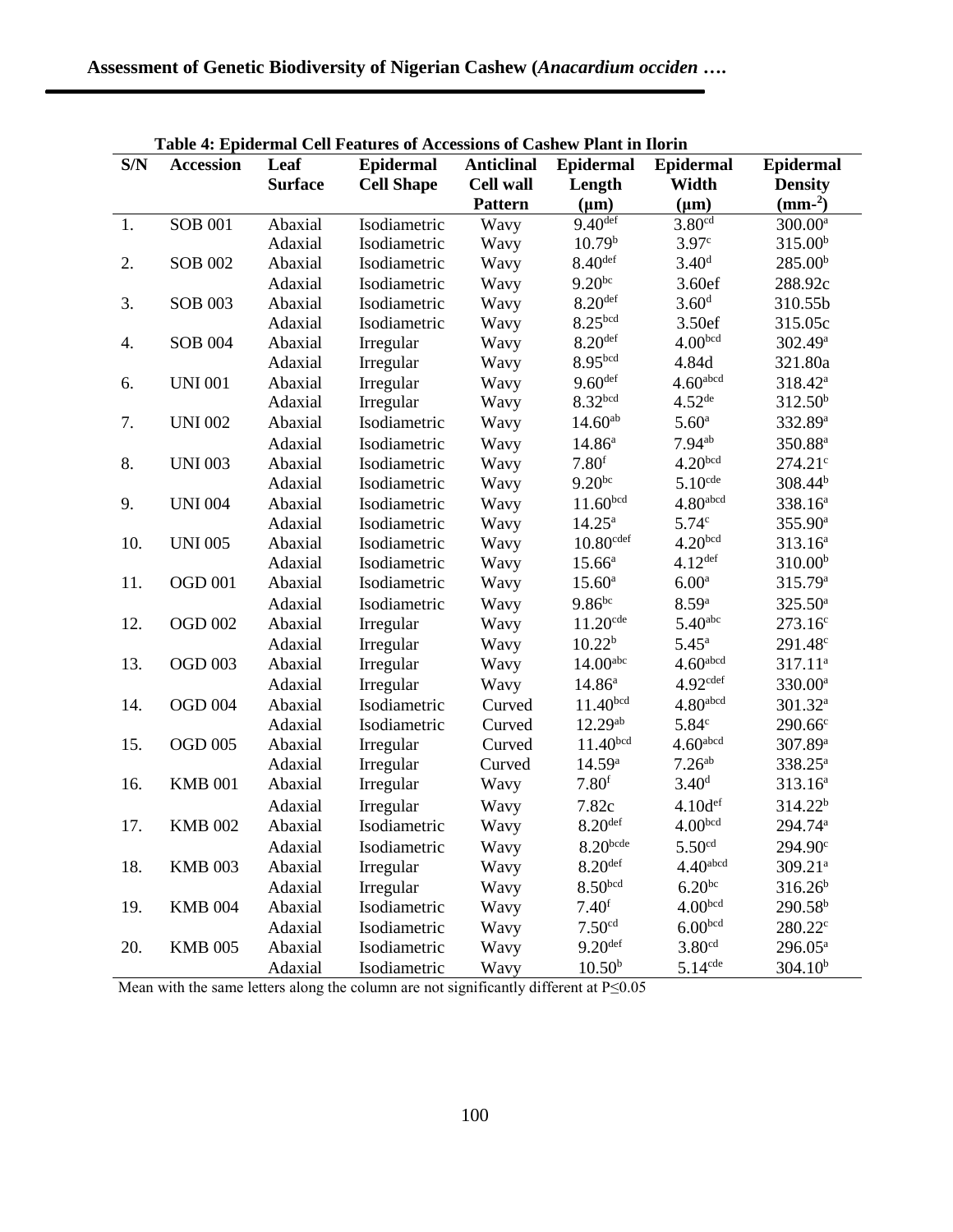

(a) abaxial (b) adaxial

Plate 4: Surface View of Leaf Epidermis showing brachyparacytic stomatal complex type (B) and isodiametric epidermal cell (ISE) ×2000 of Cashew Accessions in Sobi Area, Ilorin.





Plate 5: Surface View of Leaf Epidermis showing brachyparacytic stomatal complex type (B) and isodiametric epidermal cell (ISE) ×2000 of Cashew Accessions in Ogidi Area, Ilorin.



Plate 6: Surface View of Leaf Epidermis showing brachyparacytic stomatal complex type (B) and (IRR) Irregular epidermal cell ×2000 of Cashew Accessions in Unilorin Area, Ilorin.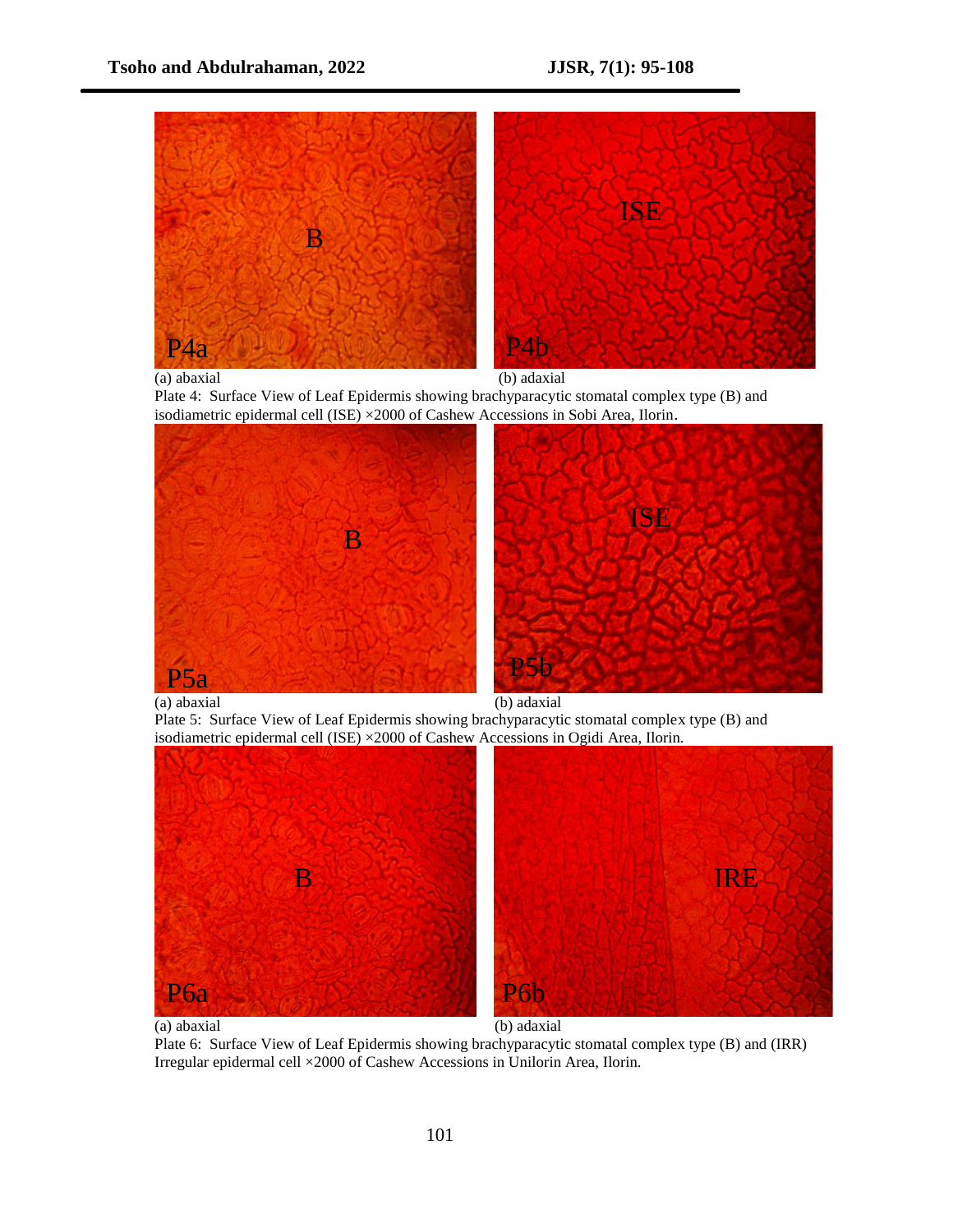

(a) abaxial (b) adaxial

Plate 7: Surface View of Leaf Epidermis showing brachyparacytic stomatal complex type (B) and isodiametric epidermal cell (ISE) ×2000 of Cashew Accessions in Kambi Area, Ilorin.



Figure 1: Dendrogram showing the relationship among the accessions of cashew plant based on morphological characters using UPGMA on selected locations in Ilorin.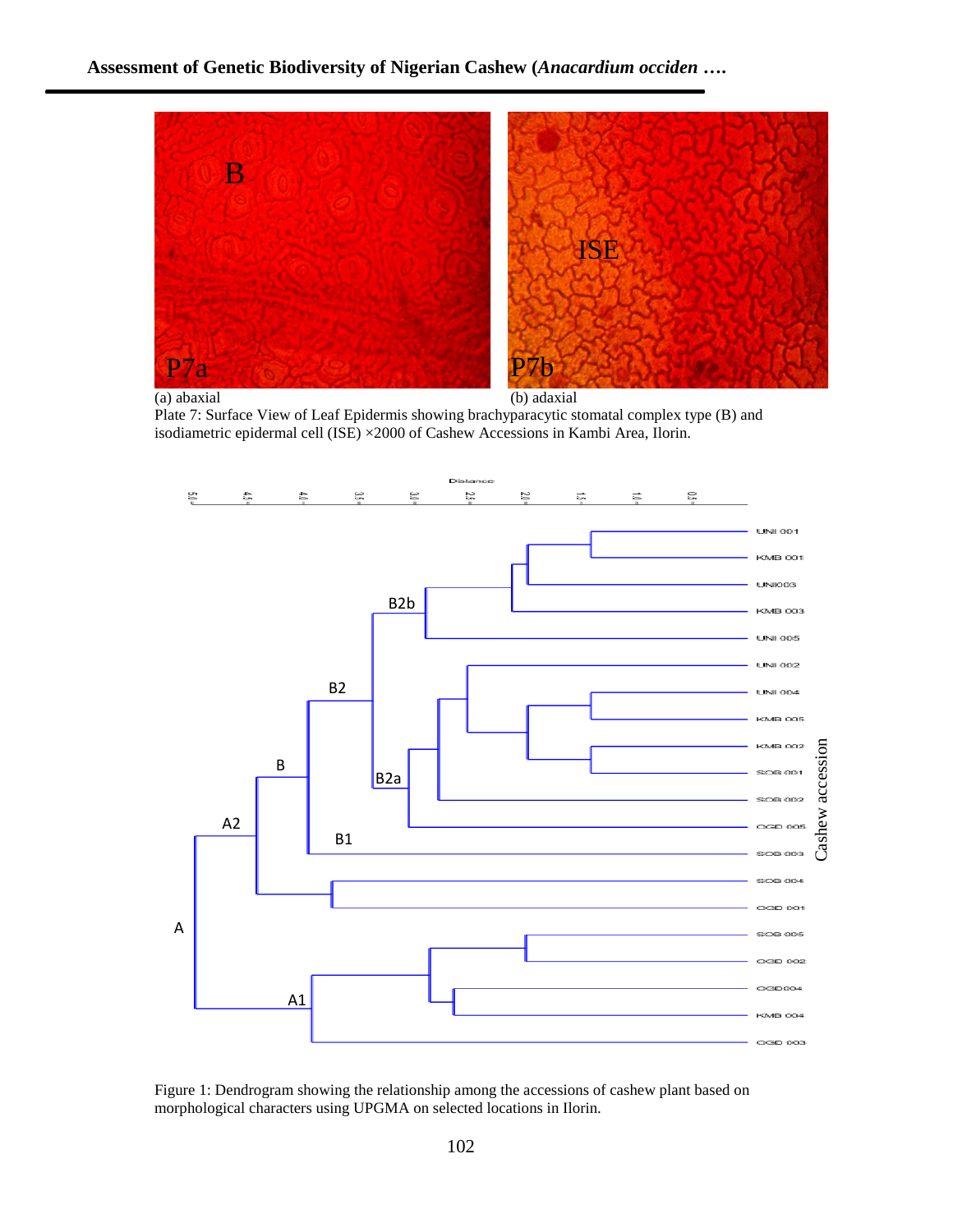| <b>Principal Component</b> | <b>Eigenvalue</b> | % Variance |
|----------------------------|-------------------|------------|
|                            | 3.6953            | 41.24      |
| 2.                         | 2.02492           | 22.598     |
| 3.                         | 1.69501           | 18.916     |
| 4.                         | 0.978633          | 10.922     |
|                            | 0.35826           | 3.9982     |
| b.                         | 0.208412          | 2.3259     |

**Table 5: Principal Component Analysis Variance for Morphological Features of Accessions of Cashew Plant in Ilorin** 

| Table 6: Principal Component Analysis Variance for Leaf Anatomical Features of |  |
|--------------------------------------------------------------------------------|--|
| <b>Accessions of Cashew Plant in Ilorin</b>                                    |  |

| <b>Principal Component</b> | <b>Eigenvalue</b> | % Variance |
|----------------------------|-------------------|------------|
| 1.                         | 5.11319           | 33.957     |
| 2.                         | 3.67307           | 24.393     |
| 3.                         | 2.51071           | 16.674     |
| 4.                         | 1.26683           | 8.413      |
| 5.                         | 0.808071          | 5.3664     |
| 6.                         | 0.755508          | 5.0174     |
| 7.                         | 0.524947          | 3.4862     |
| 8.                         | 0.251535          | 1.6705     |
| 9.                         | 0.11371           | 0.75515    |
| 10.                        | 0.0403163         | 0.26774    |
| 11.                        | $\theta$          |            |



Figure 2: Principal Component Analysis (PCA) Biplot showing Relationship among the Accessions of Cashew Plant based on Morphological Characters using UPGMA on selected locations in Ilorin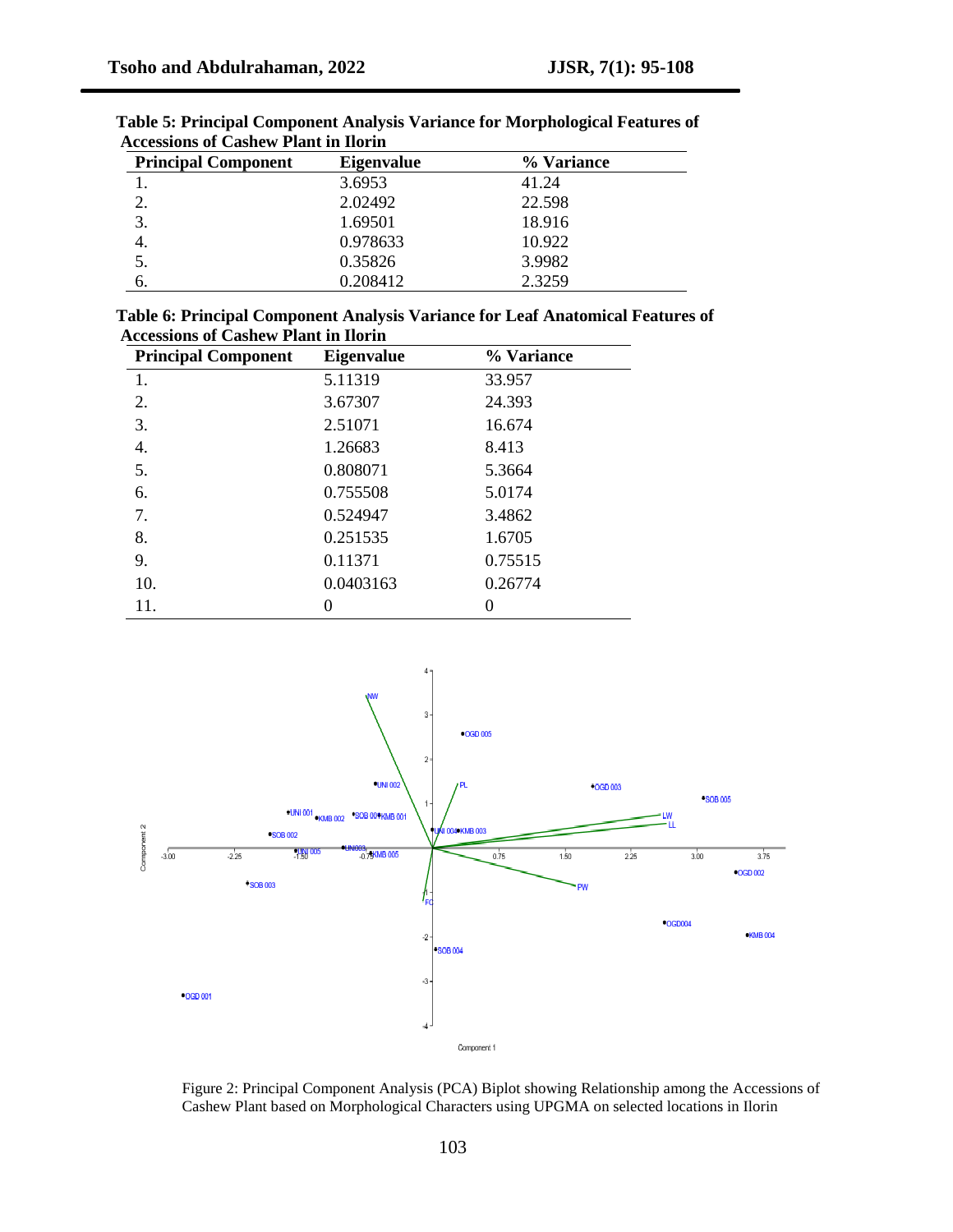

Figure 3: Dendrogram showing Relationship among the Accessions of Cashew Plant based on Leaf Epidermal Characters using UPGMA on selected locations in Ilorin

### **Discussion**

The morphometric study of the cashew accessions revealed that the leaf length, leaf width and petiole length accounted for most of the variations; as compared with the outcomes from other traits. Therefore, these traits suggest genetic variation that could be useful for crop improvement in cashew plant. This finding conformed to the observations on some other species by earlier researchers (Sonibare *et al*., 2004; Soladoye *et al*., 2010; Kolawole *et al*., 2016; Jeruto *et al*., 2017 and Kolawole, 2017). However, these morphological differences could be attributed to factors such as soil type, ecological adaptation to sites and selection by man for good traits.

The leaf anatomical study showed that brachyparacytic stomatal complex types, stomatal density and stomatal index accounted for most of the variations as compared to others among the cashew accessions. These attributes suggest high genetic variations that can serve as benchmarks for selection of cashew accessions for crop improvement.

The occurrence of hypostomatic leaf nature corroborated with the outcomes of Iroka *et al*. (2014) on cashew species. The presence of brachyparacytic stomatal complex type in this study was contrary to the observation of Iroka *et al*. (2014) who reported diacytic stomatal complex type. The difference may be due to the habitat of the species. However, the occurrence of anatomical traits like brachyparacytic stomatal complex type, hypostomatic leaf nature, low stomatal index as well as small and moderate stomatal size in most of the accessions may be responsible for the survival of the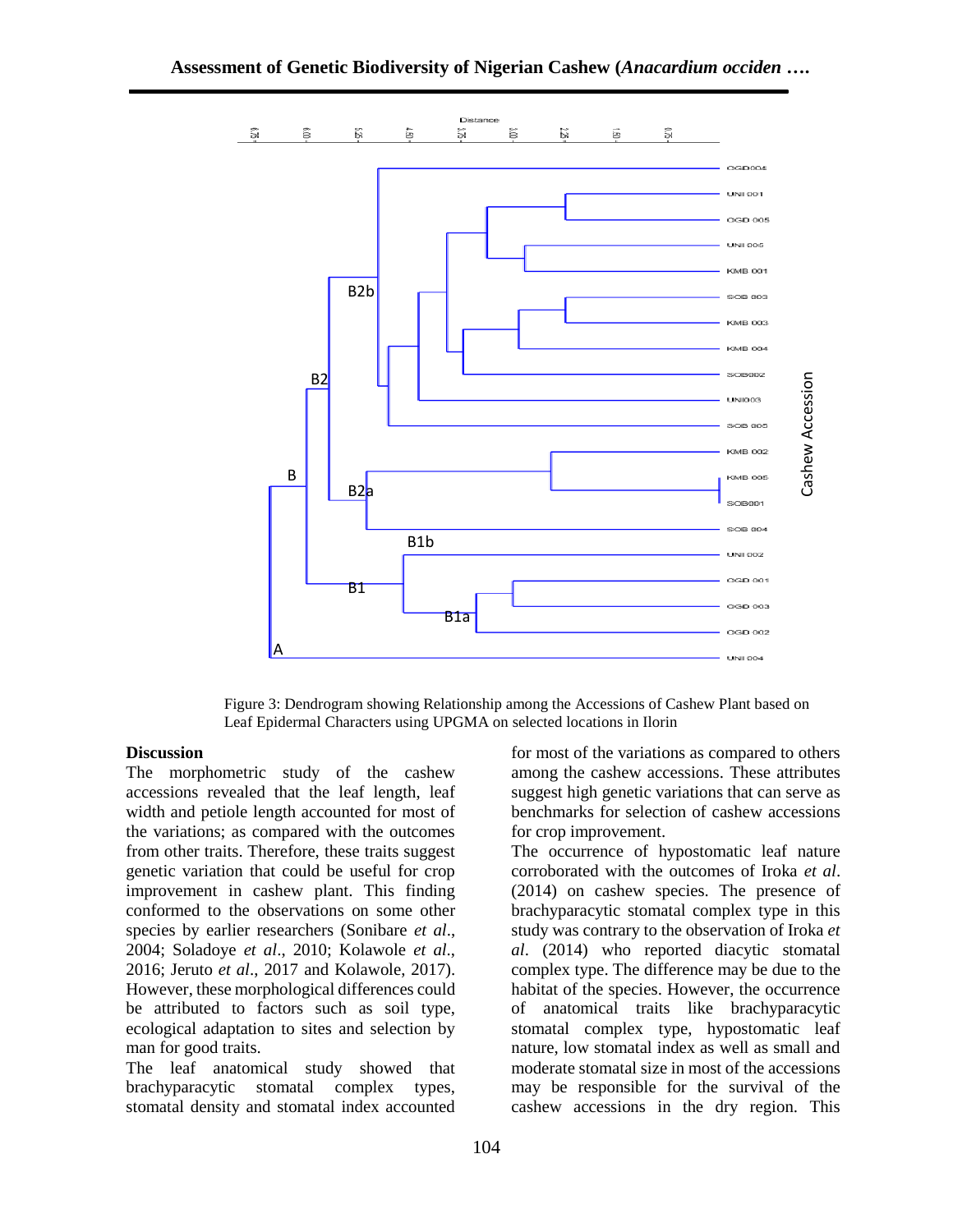conformed to the observations of Oyeleke *et al*., (2004); AbdulRahaman and Oladele (2008) and Omolokun and Oladele (2010).

The dendrogram grouped the 20 cashew accessions into two major clusters at a distant (i.e. dissimilarity) coefficient of 50.00; which signified high similarity coefficient of 50.00% among the 20 cashew accessions in the various locations. This suggests that some of the cashew accessions are genetically related. This observation agrees with the finding of Chilopoja *et al*. (2009) who reported the ranged of 35 - 64% on cashew germplasm in Malawi; as well as Samal *et al*. (2003) who investigated India cashew germplasm. The first major cluster (A) consisting of 5 accessions OGD 003, KMB 004, OGD 004, OGD 002 and SOB 005 that were completely different from the rest of the accessions due to the size of their leaf; that is, possession of high leaf length and leaf breadth that might be genetically different from the rest. The second major cluster (B) consists of the remaining 15 accessions (OGD 001, SUB 004, SOB 003, OGD 005, SOB 002, SOB 001, KMB 002, KMB 005, UNI 004, UNI 002, UNI 005, KMB 003, UNI 003, KMB 001 and UNI 001) with representatives from all the locations. This suggests polymorphism and high genetic similarity among the accessions in the group. This corroborated with the observations of Chilopoja *et al*. (2009) and Dasmohapatra *et al.* (2014). However, accessions that were grouped together in the same clusters and sub-clusters revealed that they are genetically and phylogenetically close. This observation supports the findings of some workers who reported on other species (Sonibare *et al*., 2004 and Kolawole, 2017). Nevertheless, the different sub-clusters of the cashew accessions in the four different locations suggest that genetic diversity occurred among them.



Figure 4: Principal Component Analysis (PCA) Biplot showing Relationship among the Accessions of Cashew Plant based on Leaf Epidermal Characters using UPGMA on selected locations in Ilorin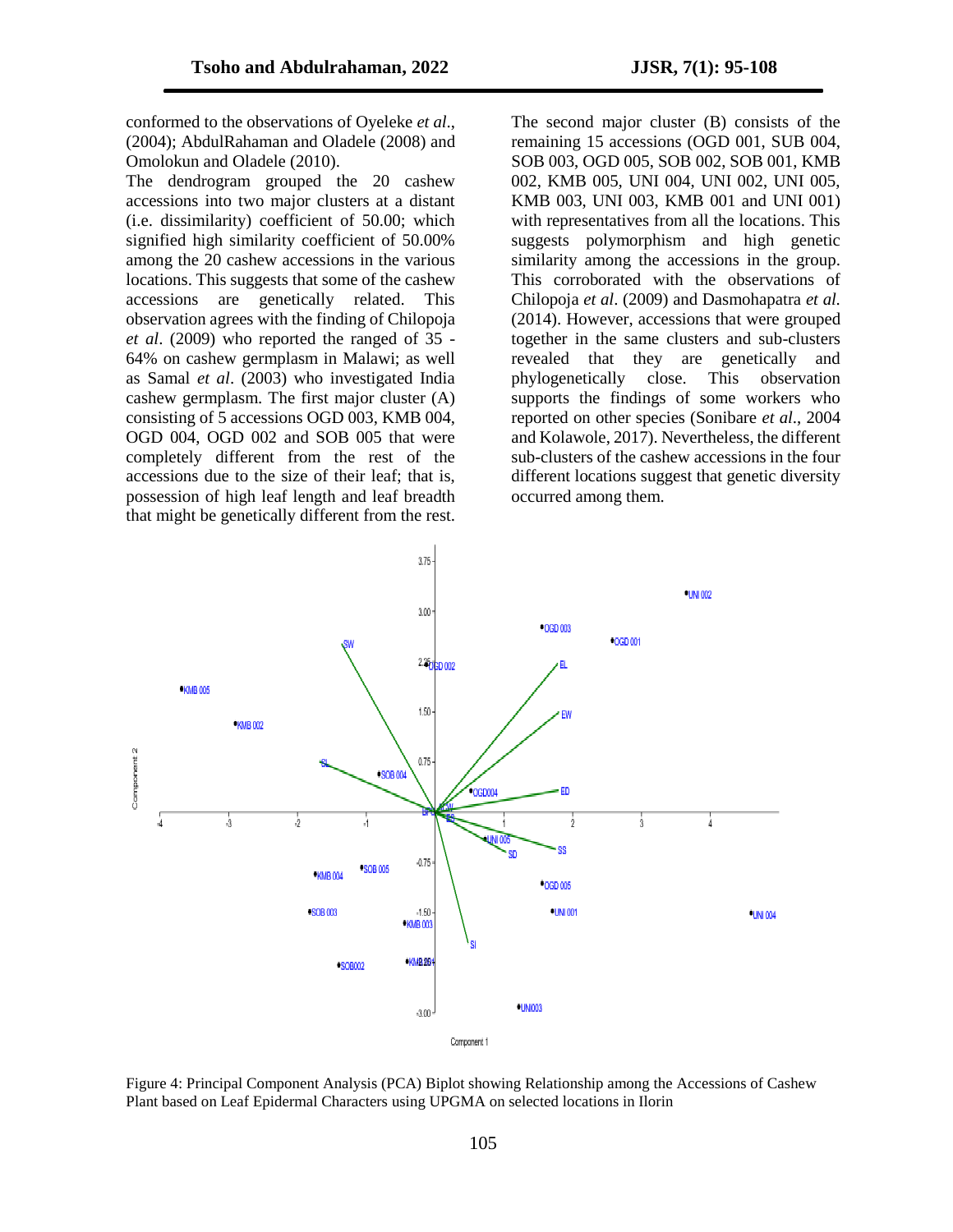The Principal Component Analysis biplots for the morphological traits showed that accessions (i.e. OGD 005, OGD 003, SOB 005, KMB 003 and UNI 004) in the first quadrant were delimited from those in other quadrants due to possessions of high leaf length, leaf width, and petiole length; the accessions (i.e. OGD 002, OGD 004, KMB 004 and SOB 004) in the second quadrant differed from other those in other quadrants due to their high petiole width; the accessions (i.e. OGD 001, SUB 003, UNI 005, KMB 005 and UNI 003) in the third quadrant varied from accessions in other quadrants due to the presence of mostly yellow fruit colour; while the fourth quadrant comprised of accessions UNI 001, UNI 002, SOB 002, KMB 002, KMB 001 and SOB 004 that were delimited from those in other quadrants based on their large and medium nut weight. This showed that the distinct morphological traits from each quadrant could be used in separating the cashew accessions; which indicated genetic diversity. This observation is in line with the finding of Chilopoja *et al*. (2009).

The dendrogram constructed for the leaf anatomical features grouped the 20 cashew accessions into two major clusters at a distant (i.e. dissimilarity) coefficient of 6.50; which signified high similarity coefficient of 93.50% among the 20 cashew accessions in the various locations. This suggests that most of the cashew accessions are genetically related. The first major cluster (A) consisting of 1 accession UNI 004 which was completely different from the rest of the accessions due to the possession of the highest stomatal density and epidermal density. The second major cluster (B) consists of the remaining 19 accessions (i.e. OGD 002, OGD 003, OGD 001, UNI 002, SOB 004, SOB 001, KMB 005, KMB 002, SOB 005, UNI 003, SOB 002, KMB 004, KMB 003, SOB 003, KMB 001, UNI 005, OGD 005, UNI 001 and OGD 004) from all the locations. This suggests polymorphism and high genetic similarity among the accessions in the group. The various accessions may also be attributed to wide seed dispersal across the locations. However, the different sub-clusters suggest that genetic

variations occurred in the accessions of the different locations. This observation supports the findings of some researchers who worked on other species (Bruneau *et al*., 2008; Alege and Shaibu, 2015).

The Principal Component Analysis biplots for the anatomical attributes revealed that accessions (i.e. UNI 002, OGD 001, OGD 003 and OGD 004) in the first quadrant were separated from those of other quadrants due to possessions of high epidermal length, high and moderate epidermal width, high epidermal density and mostly wavy anticlinal wall pattern; the accessions (i.e. OGD 005, UNI 001, UNI 004, UNI 003 and UNI 005) in the second quadrant varied from accessions in other quadrants due to their low stomatal index, high stomatal density, mostly moderate stomatal size and mostly isodiametric epidermal cell shape; the accessions (i.e. SOB 005, KMB 004, SOB 003, SOB 002, KMB 003 and KMB 001) in the third quadrant were delimited from those in other quadrants due to the presence of brachyparacytic stomatal complex type; while the accessions (that is, SOB 004, OGD 002, KMB 002 and KMB 005) in the fourth quadrant were delimited from those in other quadrants due to their moderate stomatal width and high stomatal length. This portrayed that the distinct anatomical traits from each quadrant could be used in separating the cashew accessions; which signified genetic diversity among them. Similar trend was noted by Kolawole (2017) on plant species of subtribe Cassinae.

# **Conclusion**

The study concluded that the morphological and leaf anatomical traits showed potentials for selecting good yield of cashew accessions that will produce seeds of high marketable value. These traits may also serve as taxonomic tools for adequate delimitation and identification of the species within the genus. This study recommends a wider distribution and broad genetic base using molecular markers for cashew selection and breeding in Nigeria.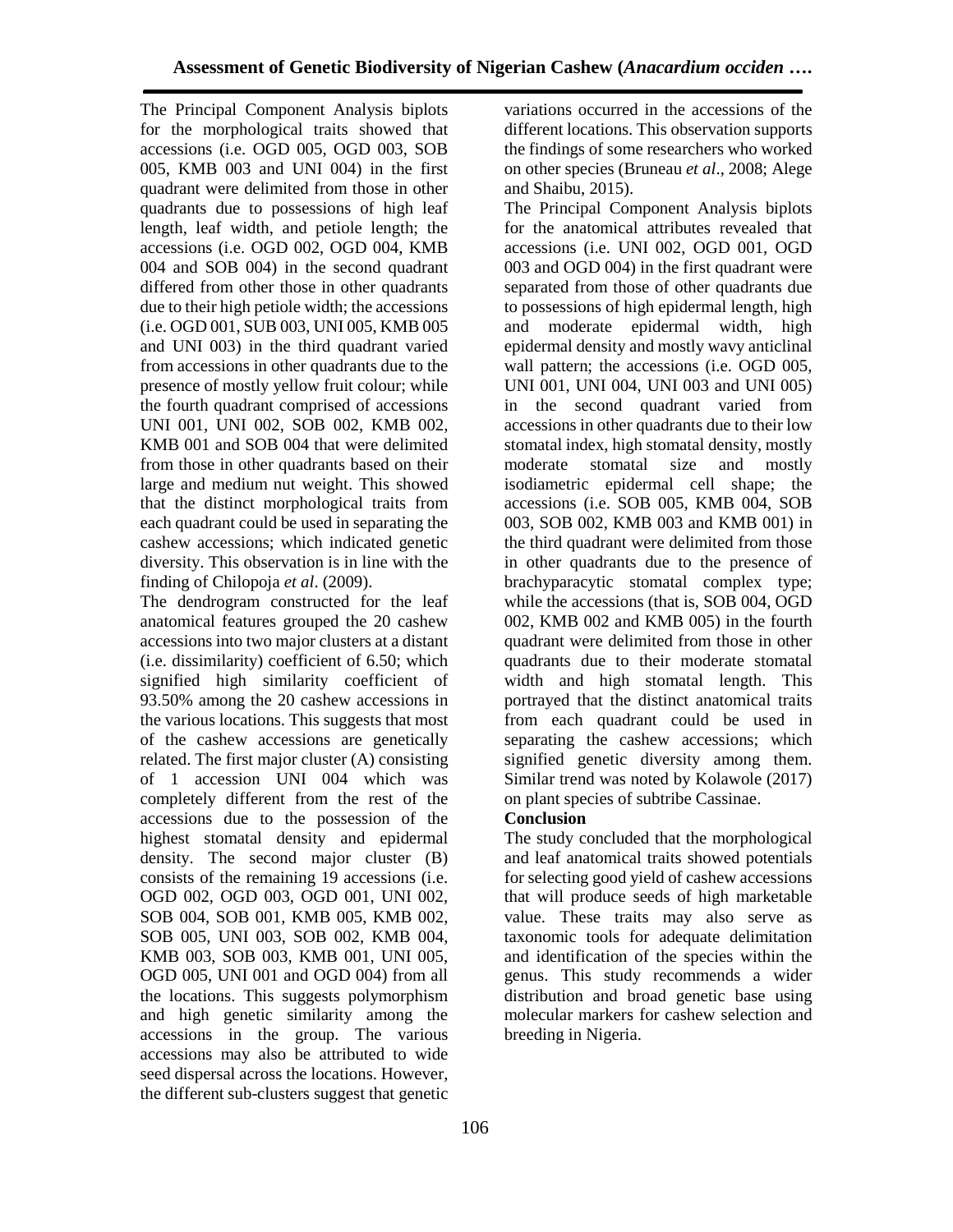### **References**

- AbdulRahaman, A. A. and Oladele, F. A (2003). Stomatal complex types, stomatal size, density and index in some vegetable's species in Nigeria. *Nigerian Journal of Botany,* 16:214-222.
- AbdulRahaman, A.A. and Oladele, F.A. (2008). Global warming and stomatal complex types. *Ethnobotanical Leaflets,* 12:553-556.
- Achal, B. (2002). Cashew: Nutrition and medicinal value. Colarado State University, pp. 159-165.
- Akash, P. D, Vishal, D. J. and Arun, B. J. (2009). [Antimicrobial screening of](http://sphinxsai.com/ctvol4/ct_pdf_vol_4/ct=9%20%28856-858%29.pdf)  [different extract of](http://sphinxsai.com/ctvol4/ct_pdf_vol_4/ct=9%20%28856-858%29.pdf)  *[Anacardium occidentale](http://sphinxsai.com/ctvol4/ct_pdf_vol_4/ct=9%20%28856-858%29.pdf)* Linn. Leaves. *International Journal of Chem. Tech Research,* 1 (4): 856-858.
- Abitogun, A. and Borokini, F. (2009). Physicochemical Parameters and fatty acid composition of cashew nut (*Anacardium occidentale*) oil. *Journal of Research National Development*, 7(2): 21-24.
- Akinwale, T. O. (2000). Cashew apple juice: its use in fortifying the nutritional quality of some tropical fruits. *Eur. Food Res. Technol.*, 211: 205-207.
- Akinhanmi, T. F. and Akintokun, P. O. (2008). Chemical composition and physicochemical properties of cashew nut (*Anacardium occidentale*) oil and cashew nutshell liquid. *Journal of Agricultural, Food and Environmental Sciences,* 2(1).
- Alege, G. O and Shaibu, D. O. (2015). Phylogenetic and systematic value of leaf epidermal characters in some members of Nigerian Fabaceae. *International Journal of Applied Sciences and Biotechnology*, 3(2): 301- 307.
- Aliyu, O. M. (2007). Clonal propagation in cashew (*Anacardium occidentale* L.): effect of rooting media in the root ability and sprouting of air-layers. *Tropical Science*, 47(2):65-72.
	- Azam-Ali, S. and Judge, E. (2000). The global cashew industry. Opportunities for small-scale processors. In:

Proceedings of the international workshop on cashew production and processing. Cashing in on cashew. Marawilla Sri Lanka. PP. 1-10.

- Bailey, N. T. J. (1995). *Statistical Methods in Biology*. Cambridge University Press, Cambridge. PP.225.
- Bruneau, A., Mercury, M., Lewis, G. P and Herendeen, P. S. (2008). Phylogenetic patterns and diversification in Caesalpinioid legumes. *Botany,* 86: 697-718.
- Chipojola, F. M., Mwase, W. F., Kwapala, M. B., Bokosi, J. M., Njoloma, J. P. and Mairo, M. F. (2009). Morphological characterization of cashew (*Anacardium occidentale* L.) in four populations in Malawi. *African Journal of Biotechnology*, 5173-5181.
- Dasmohapatra, R., Rath, S., Pradhan, B. and Rout, G. R. (2014). Molecular and agromorphological assessment of cashew (*Anacardium occidentale* L.) genotypes of India. *Journal of Applied Horticulture*, 16(3): 215-221.
- Dilcher, D. L. (1974). Approaches to the identification of angiosperm leaf remains. *Botanical Review*, 40(1): 1- 157.
- Duncan, D. B. (1955). Multiple Range and Multiple T-test. *Biometrics*, 11:1-42.
- Franco, C. (1939). Relation between chromosome number and stomata in *Coffea*. *Botanical Gazette,* 100: 817- 823.
- Iroka, F. C., Okereke, C. N. and Okeke, C. U. (2014). A Comparative foliar anatomy and morphological study on *Anacardium occidentale*, L. and *Spondias mombin*, L. *International Journal of Herbal Medicine*, 2(2):150- 153.
- Jeruto, P., Arama, P., Anyango, B., Nyunja, R., Taracha, C. and Opiyo, S. (2017) Morphometric study of *Senna didymobotrya* (Fresen.) H. S. Irwin and Barneby in Kenya. *Journal of Natural Sciences Research,* 6(7): 54-69.
- Kolawole, O. S. (2017). *Taximetric Study of some Plant Species of Subtribe Cassinae in Selected States of Nigeria*.